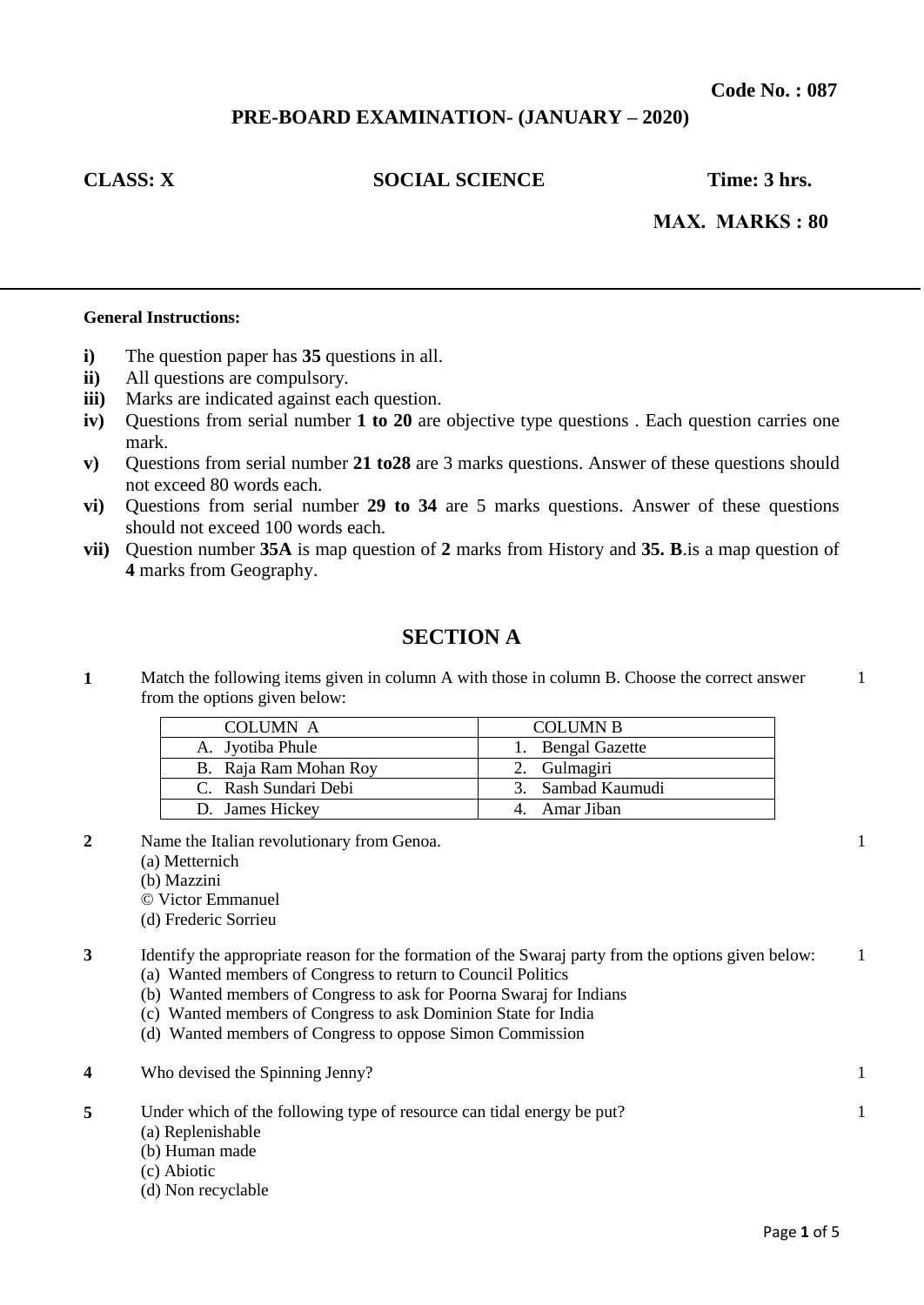**6** Complete the following table with correct information with regard to cultivation of sugarcane:

| Sugarcane | raintall<br>Annual<br>required             | <b>m</b><br>required<br>emperature | m<br>WO.<br><i>nroducts</i><br>KV<br>◡ |
|-----------|--------------------------------------------|------------------------------------|----------------------------------------|
|           | $ -$<br>$\mathrm{cm}$<br>$\mathbf{v}$<br>ັ | -------------                      | ----------------                       |

OR

**7** Suggest any two measures to prevent soil erosion.

When and where was the first International Earth Summit held?

**8** Complete the following table with the correct information regarding BSP

| Party<br>samai<br>ur v | ounder       | Y ear<br>ωn<br>$\alpha$<br>таз | $\mathbf{r}$<br>vmbol<br>Election |
|------------------------|--------------|--------------------------------|-----------------------------------|
|                        | ------------ | -----------------              | ant<br>P<br>⊷                     |

- **9** Holding together country decides to divide its power between the ------------- and -------------- 1
- **10** What are the dual objectives of a federal system?

OR

- A Mandal constitutes of:
	- (a) Muncipal Corporations
	- (b) Trade Unions
	- (c) Non governmental Organizations
	- (d) Gram Panchayats

# **11** Which one of the following option best signifies this cartoon?



- (a) Bank lockers of corrupted leaders
- (b) Poverty and unemployment
- (c) Politics with caste
- (d) Caste inequality

# **12 Read the following statements carefully and state whether the following statements are true or false:**

U.P has the lowest mortality rate

OR

"Money in your pocket cannot buy all the goods and services that you may need to live well."

- **13** Which of the following statement defines Sustainable Development?
	- a) Sustainable use of natural resources without considering the need of the future generation.
	- b) Present generation fulfills its needs while considering the needs of the future generation as well.
	- c) It means utilization of natural resources by the past, present and forthcoming future generation.
	- d) To meets the needs of the future generations even if the needs of the present generation go unmet.

1

1

1

1

1

1

1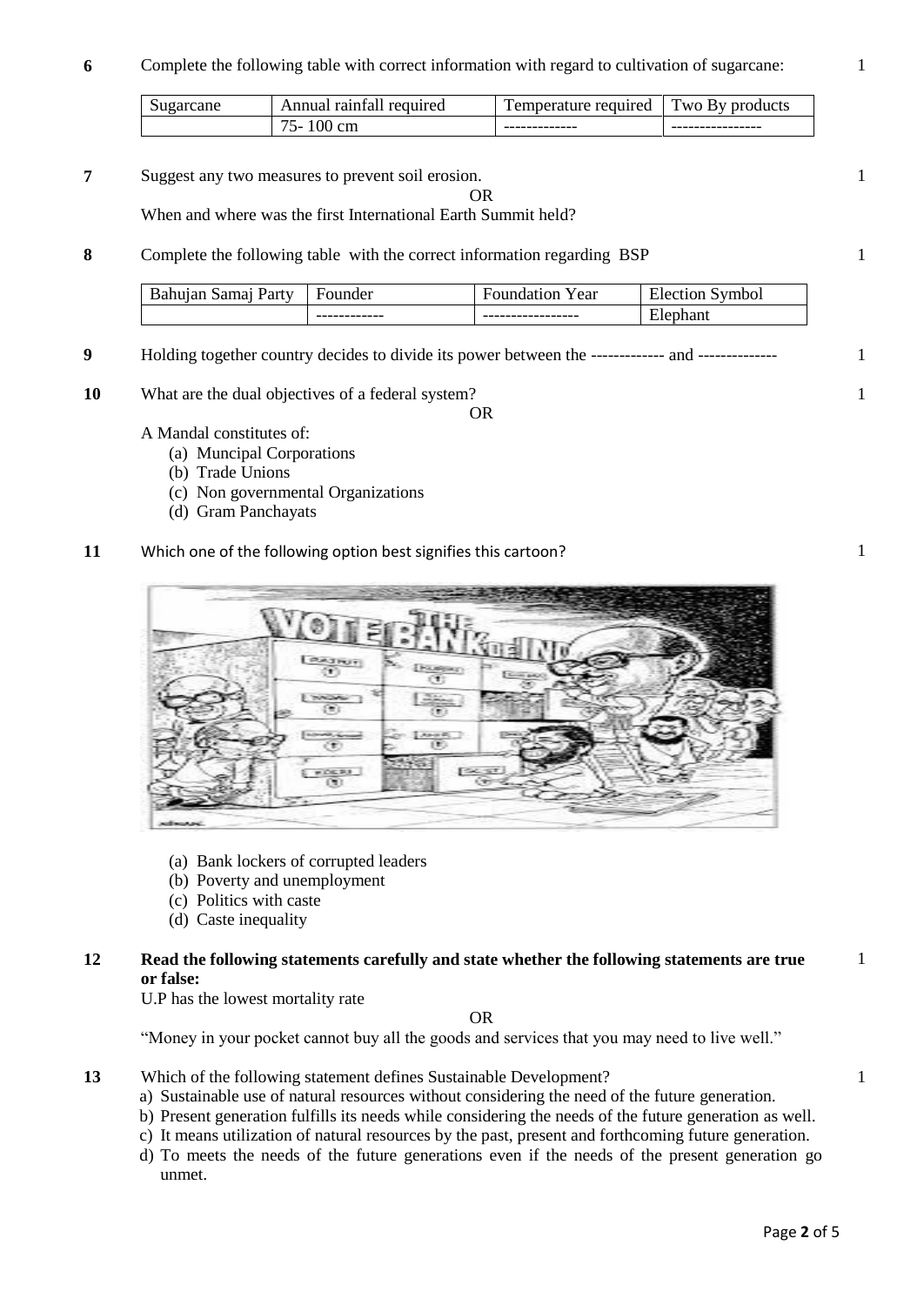| 14 | Write the full form for the following:<br>$(a)$ BMI<br>(b) HDI<br>$(c)$ GDP<br>$(d)$ SHG                                                                                                                                                                                                                                           | $\mathbf{1}$ |
|----|------------------------------------------------------------------------------------------------------------------------------------------------------------------------------------------------------------------------------------------------------------------------------------------------------------------------------------|--------------|
| 15 | Define the following terms:<br>Collateral<br>a.<br>Cheque<br>b.                                                                                                                                                                                                                                                                    | $\mathbf{1}$ |
| 16 | Gold Mohar, a coin so named was brought in circulation by:<br>(a) Akbar<br>(b) Sher Shah Suri<br>(c) Ashok<br>(d) Shivaji                                                                                                                                                                                                          | 1            |
| 17 | Which one of the following is not the function of Commercial Bank?<br>(a) Issue of paper notes<br>(b) Acceptance of deposits<br>(c) Advancing loans<br>(d) Credit control                                                                                                                                                          | 1            |
| 18 | Correct the following statement and rewrite:<br>In India, the Central Government issues currency notes on behalf of the Reserve Bank of India.                                                                                                                                                                                     | 1            |
|    | <b>OR</b>                                                                                                                                                                                                                                                                                                                          |              |
|    | What is credit?                                                                                                                                                                                                                                                                                                                    |              |
| 19 | ------------ monitors the liberalization of trade at international level                                                                                                                                                                                                                                                           | $\mathbf{1}$ |
|    | <b>OR</b>                                                                                                                                                                                                                                                                                                                          |              |
|    | Special Economic Zones are being set up by ----------------- and ------------ governments.                                                                                                                                                                                                                                         |              |
| 20 | What do you mean by liberalization of trade?                                                                                                                                                                                                                                                                                       | $\mathbf{1}$ |
| 21 | "The Civil Disobedience Movement was different from the Non Cooperation Movement". Support<br>the statement with three reasons.                                                                                                                                                                                                    | 3            |
|    | <b>OR</b><br>How did the First World War create a new economic situation in India?                                                                                                                                                                                                                                                 |              |
| 22 | In what ways the proto-industrial production helped the poor farmers in country side?                                                                                                                                                                                                                                              | 3            |
| 23 | Why did some people in 18 <sup>th</sup> century Europe think that print culture would bring enlightenment and<br>end despotism?                                                                                                                                                                                                    | 3            |
| 24 | Why is there a pressing need to use renewable energy resources in India? Explain by giving any<br>three reasons.<br><b>OR</b>                                                                                                                                                                                                      | 3            |
|    | Which type of minerals has provided a strong base for the development of metallurgical industries<br>in India? Explain with the examples.                                                                                                                                                                                          |              |
| 25 | Read the sources given below and answer the questions that follows:                                                                                                                                                                                                                                                                | 3            |
|    | <b>Source A: Union List</b><br>Union List includes subjects of national importance such as defence, foreign affairs, banking,<br>communications and currency. They are included in this list because we need a uniform policy on<br>these matters throughout the country. The Union Government alone can make laws relating to the |              |

subjects mentioned in the union list.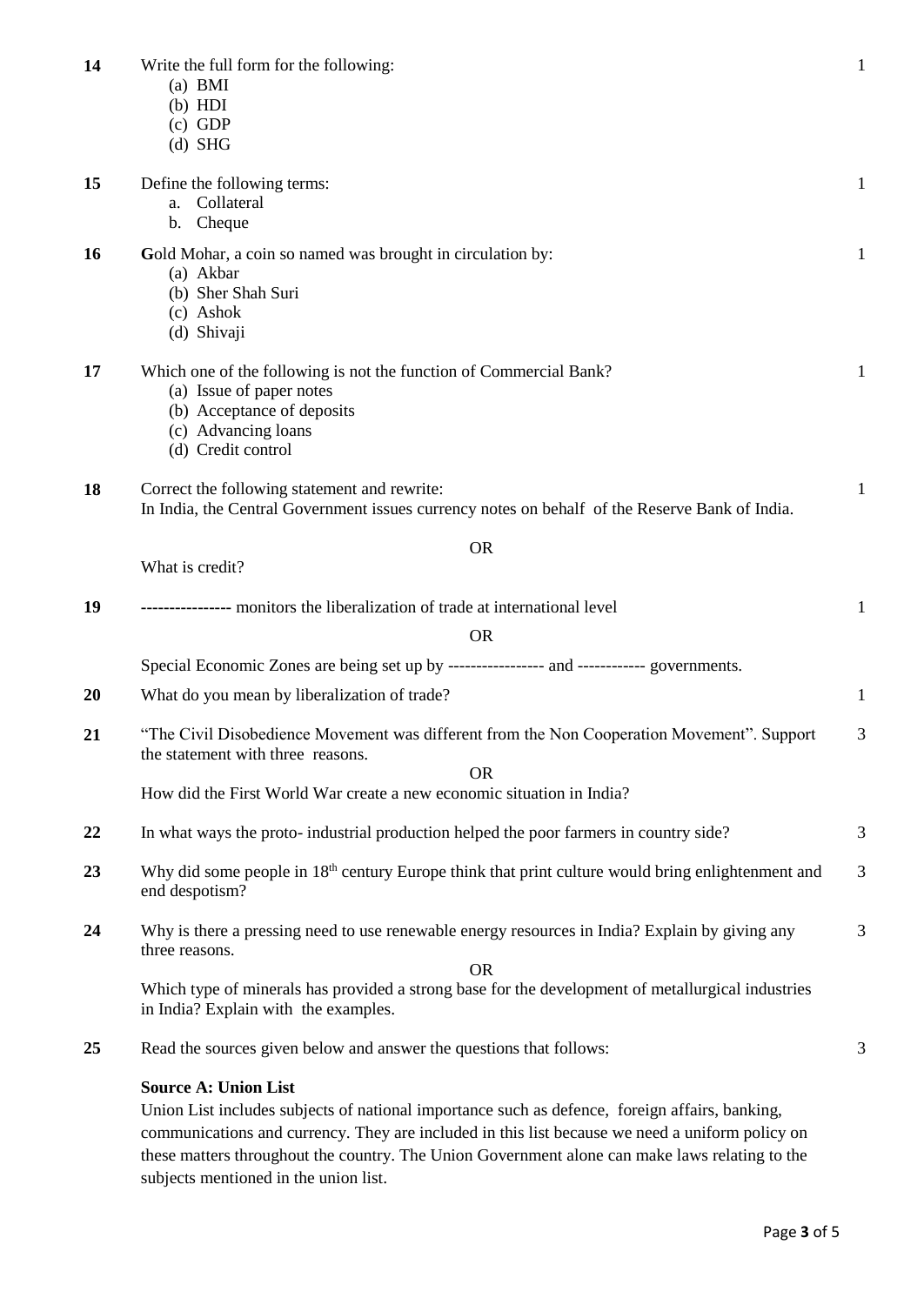# **Source B: State List:**

State list contains subjects of state and local importance such as police, trade, commerce, agriculture and irrigation. The state governments alone can make laws relating to the subjects mentioned in the state list.

# **Source C: Concurrent List:**

Concurrent List includes subjects of common interest to both the Union Government as well as the State Governments, such as education, forest, trade union, marriage, adoption and succession. Both the Union as well as the State Governments can make laws on the subjects mentioned in this list. If their laws conflict with each other, the law made by the Union Government will prevail.

## **Source A: Union List:**

Give the total number of subjects in the union list including the subjects given in Source A. Why these subjects are included in the Union List?

## **Source B: State List:**

Which Kind of subjects are listed in the State List?

## **Source C: Concurrent List:**

Who makes laws in the concurrent list? If conflict happens , who has the right to take decisions?

- **26** "Democracy accommodates social diversities". Justify the statement 3
- **27** In what ways does the Reserve Bank of India supervise the functions of Bank? Why is this necessary?

#### **OR**

Why is it necessary that banks and co- operatives increase their lending in rural areas? Explain

**28** The following table gives the GDP in rupees(Crores) by the three sectors:

| $v_{\text{ear}}$ | Primary  | Secondary | $\mathbf{r}$<br>ertiary |
|------------------|----------|-----------|-------------------------|
| 1950             | 80,000   | 19,000    | 39,000                  |
| 2011             | 8,65,000 | 13,70,000 | 30,10,000               |

Calculate the share of the three sectors in GDP for 1950 and 2011.

## **SECTION D**

**29** "Napoleon had destroyed democracy in France but in the administrative field he had incorporated revolutionary principles in order to make the whole system more rational and efficient." Analyse the statement with arguments. OR 5

Who hosted Vienna Congress in 1815? Analyse the main changes brought by the Vienna Congress.

- **30** What is globalization? Describe the role of Multinational Corporations in promoting globalization process. 5
- **31** Suggest any five measures to control industrial pollution in India. 5
- **32** Analyse the merits and demerits of Railway. 5

3

3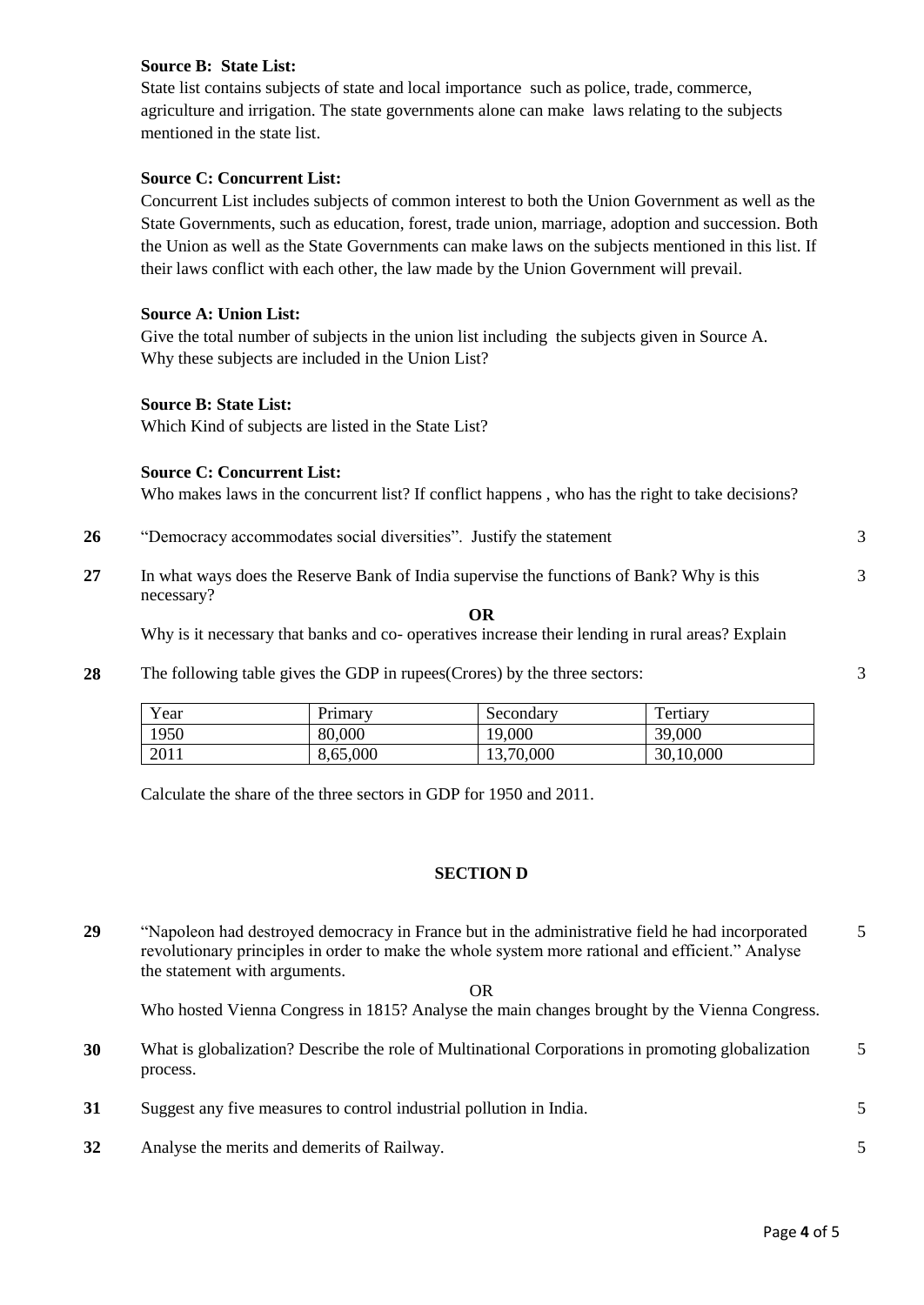OR

Evaluate the prudential and moral reasons for power sharing

**34** What are the various challenges faced by the political parties? 5

5

# **SECTION D- MAP SKILL BASED QUESTIONS**

- **35A** Two places (A) and (B) have been marked on the given outline map of India. Identify them and write their correct names on the lines drawn near them 2
	- A) The place where the Indian National Congress session was held in December 1920.
	- B) The place where peasant satyagraha started
- **35B** On the same outline map of India locate and label any four of the following with suitable symbols. 4
	- i. Namrup-Thermal power plant
	- ii. Narora- Atomic power plant
	- iii. Mumbai- Cotton Textile industry
	- iv. Durgapur- Iron and Steel plant
	- v. Noida- Software Technology Park
	- vi. Kandla- Major seaport.